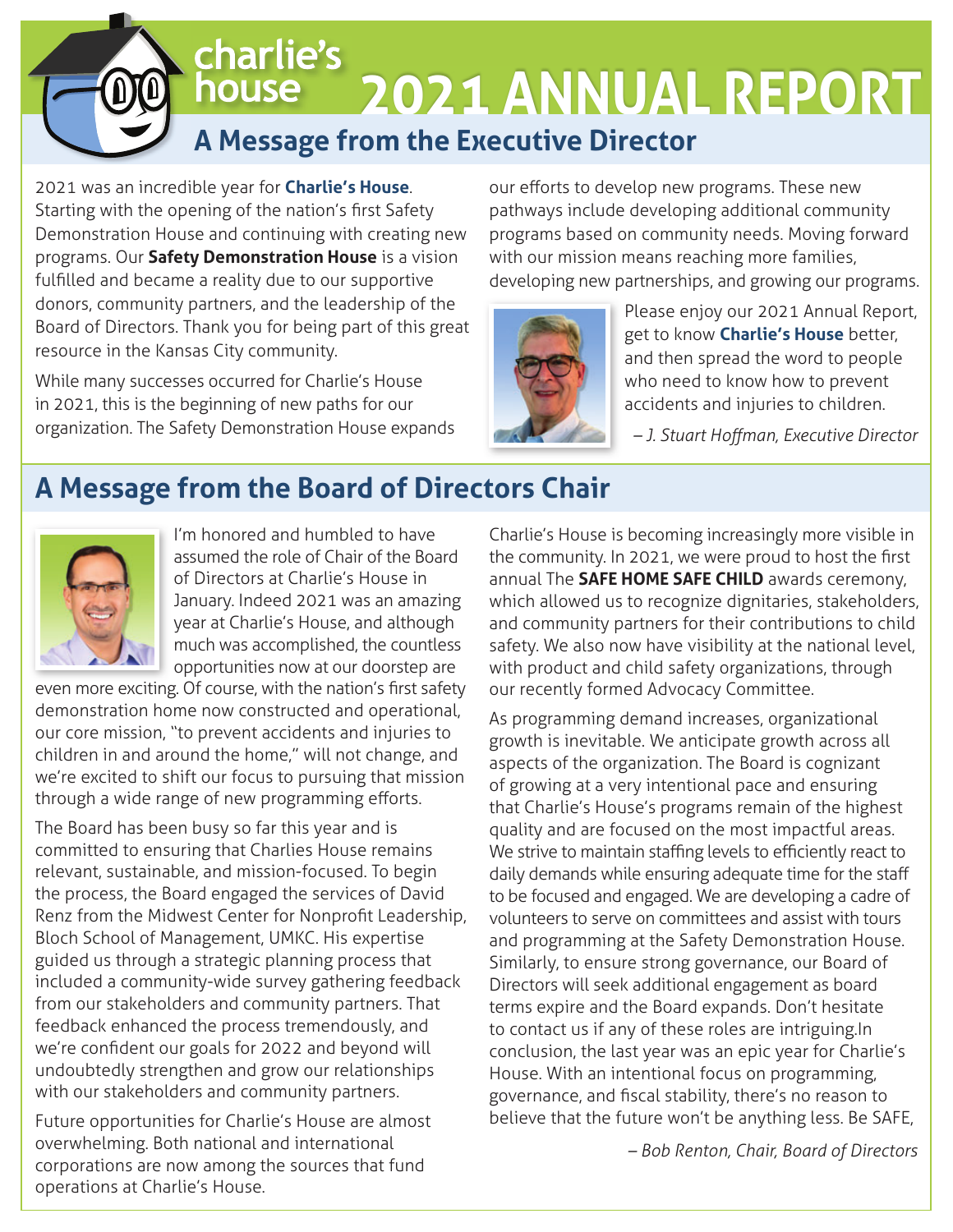# **CONTINUING OUR PATHWAY TO SUCCESS...**

Throughout 2021, Charlie's House began growing its operations, services, and programs, building a foundation to reach more families. Our pathway to success included establishing new community partnerships and ways to increase awareness of injury prevention.

## **2 Opening of the nation's first Safety Demonstration House**

The Charlie's House Board of Directors cut the ribbon to open the Safety Demonstration House. Conducting 275 tours in 2021, parents, caregivers, healthcare professionals, and community partners experience ways to set up a home to prevent injuries to children.

**Developed a virtual Safety Demonstration House tour. Visited by more than 2,400 in 2021, this experience expands the reach of our programs beyond the Kansas City community.**

## **Dedication of the BMA Foundation Garden**

Members of the BMA Foundation Board of Directors, Anselmo Family, and Charlie's House leadership dedicated the BMA Foundation Garden located on the grounds of the Safety Demonstration House.

## **National Injury Prevention Day.**

In collaboration with Injury Free Coalition for Kids, Charlie's House hosted the 2021 Shine the Light on Green National Injury Prevention Day.

# **The first annual SAFE HOME SAFE CHILD Awards.**

Honoring the exemplary work and commitment to preventing accidents and injuries to children.





**Excellence in Home Safety** *Individual Award* Phyllis Larimore



**Outstanding Safety Efforts** *Organization*  **KidsandCars** Safety



**Outstanding Safety Efforts** *Company*  Crowley Furniture & Mattress





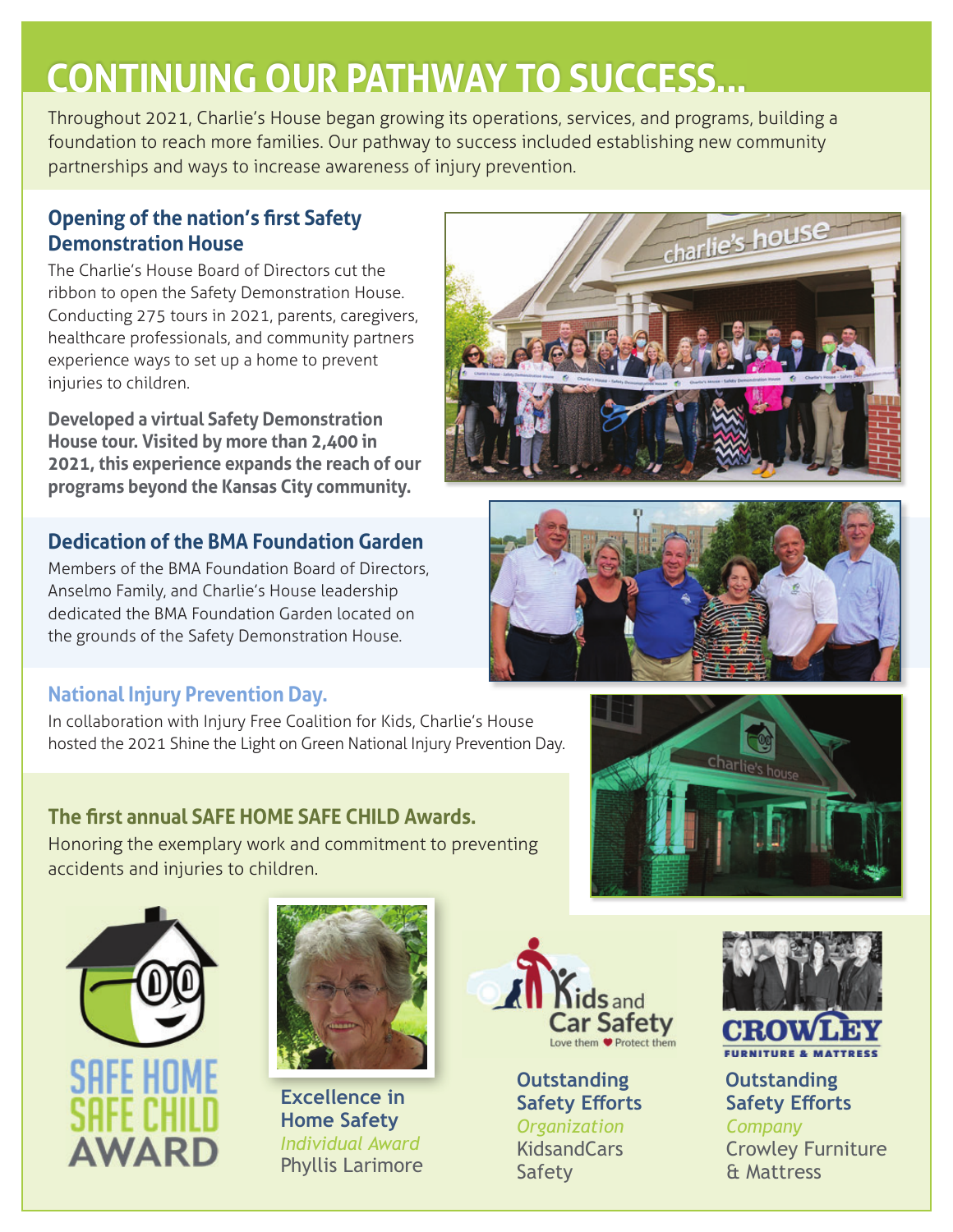

**Initiated the Charlie's House Safety Hall of Fame – recognizing individuals for their commitment of time, talent, and treasure to our mission.** 



Cindy Mense **Harvey Grossman**, MD

#### **BMA Foundation Dine and Dance with the Stars**

Jimmy Walker, Charlie's House Board of Directors, Assistant Chief of Department Emergency Services, and dancer extraordinaire, entertain the audience with an outstanding performance.

#### **New programs**

**SAFE NOW, SAFE LATER** – Ensuring that home, no matter how that is defined, is safe for children. This program works directly with temporary house groups, including domestic violence, emergency shelter, substance rehabilitation, and vocational training, to provide educational information, presentations, and safety devices. As families transition out of a program, they are encouraged to take the safety devices to their new home. In 2021, Charlie's House partnered with nine temporary housing groups.

**Community Alliance Program** – Working with other organizations in the Kansas City area that serve clients who would benefit from our services and programs, the Community Alliance Program partners with groups that serve as referral agents to Charlie's House. Examples of the groups that work with Charlie's House include Parents As Teachers, Head Start, First Steps, and Easter Seals.

#### **Safety Corner**

Charlie's House began publishing a monthly e-newsletter focused on providing families with safety tips, promoting rooms' featured in the Safety Demonstration House, checklists, and links to child safety organizations.





"I received tip-overs straps from Charlie's House at a community event and installed them when I got home. A few months later, I walked into my son's room and he was climbing on his bookcase. There is no doubt in my mind that the furnitiure would have fell on top of my son had I not gotten these straps. I believe Charlie's House saved my child's life."

– Andi, mother of a four-year old